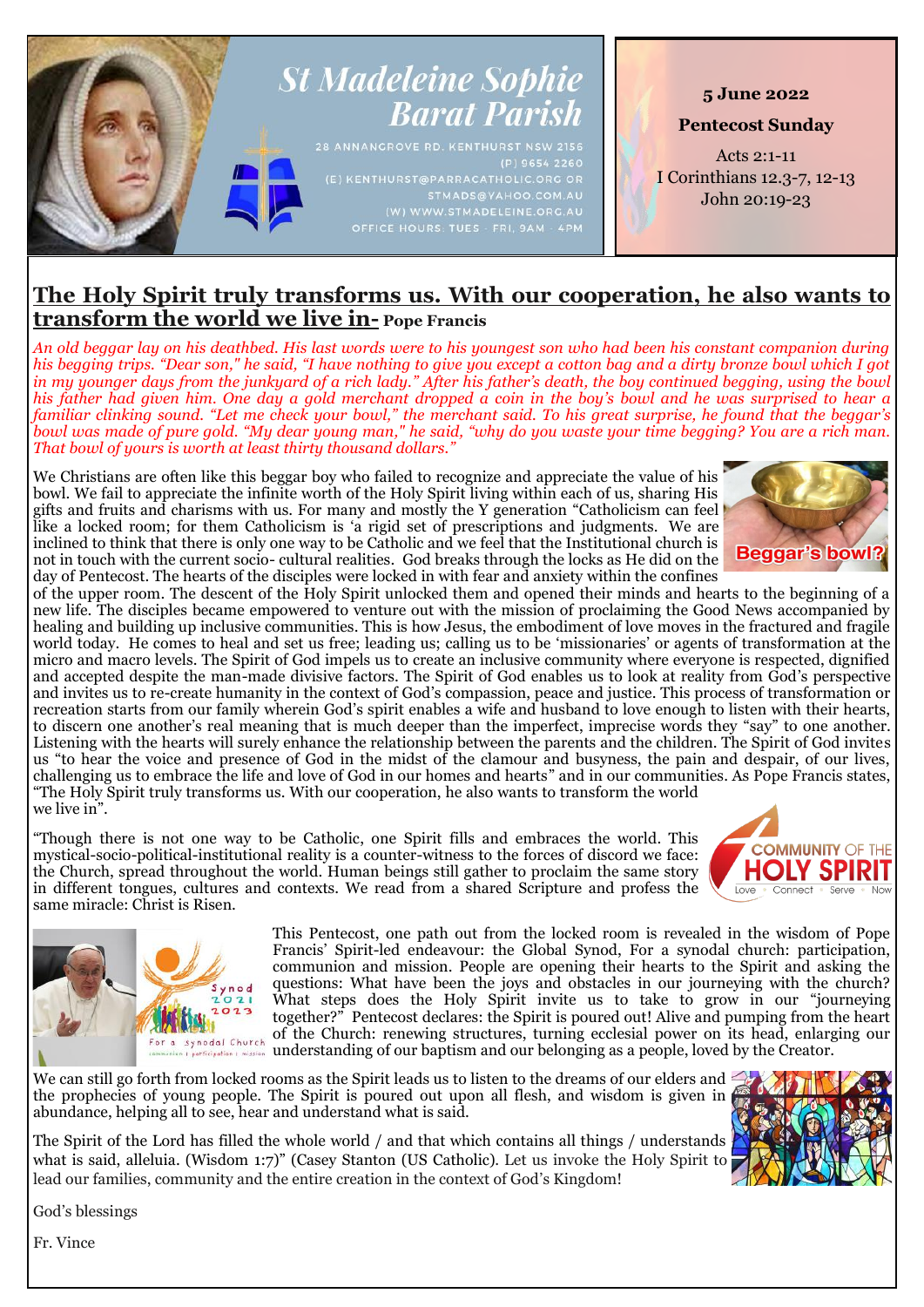# RISH NE

|  | <b>PRAYER AT ST MADS</b>         |                                                                                                                                                       |                                                                                     |  |  |
|--|----------------------------------|-------------------------------------------------------------------------------------------------------------------------------------------------------|-------------------------------------------------------------------------------------|--|--|
|  | The Sunday Gospel<br>reflections | Tuesday at 10.30 am via Zoom. Contact Careyanne<br>0438 791 813 or careyannemoylan@hotmail.com                                                        | a journey in faith<br><b>RCIA</b><br><b>Rite of Christian Initiation for Adults</b> |  |  |
|  | Prayer Group                     | Wednesday after morning Mass at 10am in the St Madeleine centre                                                                                       |                                                                                     |  |  |
|  | St Mad's Book Club               | To register contact Careyanne on careyannemoylan@hotmail.com                                                                                          |                                                                                     |  |  |
|  | <b>RCIA</b>                      | For enquires contact Fr Vincent or Parish Office                                                                                                      |                                                                                     |  |  |
|  | St Mads Care Group               | Provide parish support and care such as meals, transport, shopping and<br>assistance to members of our parish Contact Bernadette 0418 248 256         |                                                                                     |  |  |
|  | St Mads Rosary                   | Thursday after morning Mass & Monday at 7pm Via Zoom: Zoom meeting ID<br>840 2707 2956 Contact Kay Brooks & Lydia Ceccato 0400 372 561                |                                                                                     |  |  |
|  | <b>Baptism</b><br>Preparation    | First Saturday of the month in the St Madeleine centre: Ring/email Parish<br>office for booking 9654 2260 (Tues-Fri 10am-4 pm or stmads@yahoo.com.au) |                                                                                     |  |  |

**SOCIAL JUSTICE @ ST MAD'S SORRY DAY WITH HILLS YARNING** was a wonderful gathering this week we said sorry for the hurt that our local Marella Mission (Bernie Mullane reserve) has caused. Act for Peace Ration Challenge starts June 19<sup>th</sup> For one week in June, thousands of people across Australia will eat the same rations as a Syrian refugee in Jordan — just a small amount of rice, lentils, flour, chickpeas, beans, fish and oil — to raise awareness about the situation facing refugees around the world, whilst also raising money to provide emergency food, healthcare and life-saving support.

**Women's Breakfast June 11th 8:30am** in the St Madeleine centre, listening to Marcelle Douglas, a beekeeper and uni lecturer, who will give the talk and share her experience with us. **LAUDATO SI ACTION:** Sue Martin 0432716577

> **Congratulations to Heidi Bou-Harb and Karla Quinn for being commissioned by the Diocese of Parramatta**

**as Ministers of the Altar.**

**Congratulations also to Phyllis Hannah for being re-commissioned as a Minister. Thank you for your service!**

## **ARE YOU INTERESTED? LET US KNOW!**

The Institute for Mission in the diocese of Parramatta conducts many programmes. One of their programmes is **THEMES OF FAITH (TEN SESSIONS).** The facilitator of this programme is more than willing to run the sessions in our parish, provided there is enough interest from the parishioners. Such programmes will refresh our faith life for sure. Give it a thought … have a word with your friends as well…and sign up the sheet at the entrance of our church or email stmads@yahoo.com.au … you can also invite people from other parishes.

God bless our community! Fr. Vincent

**CONGRATS AND GOOD LUCK**

**The Catholic Education Diocese of Parramatta will be known as Catholic Schools Parramatta Diocese Ltd from 2023. Bishop Vincent Long has appointed a new board of Directors to lead this for effective governance and accountability. We are indeed delighted to know that two of the board members are from our parish, Anthony Karam and Nicole Patterson. They will celebrate their appointment at the Mass for Pentecost at 11 am at St Patrick's Cathedral, Parramatta this Sunday 5 June 2022.**

**Congratulations and prayers to both of you! Fr. Vincent**

## **PARISH VOLUNTEER COORDINATORS**

**Music Coordinators:** Alexandra Mifsud, Selina Calleia & Joan Sattler **Junior Ministers Coordinator:** Maree McNeil **Children's Liturgy Coordinator:** Deb Rankin **Baptism Preparation**: Angelique Easton **RCIA Coordinator**: Steve Fry **Playgroup Coordinator:** 

**SRE Coordinator:** Maureen Jones **Friendship Group**: Jenny Puleo **Ministry to the Nursing Homes Coordinator:**  Suzanne Kingston-Hunt **Adult Faith Formation:** Careyanne Moylan **Property Maintenance Manager:** Rick Jones **Piety Shop**: Sandra Tabone

## **Planned Giving Program**

On behalf of the Parish Community, I would like to thank you so much for your ongoing support, which has been very vital to keep our Parish going strong. You can drop off the envelopes at the parish office or you can do it electronically to: **Account Name : Kenthurst Catholic Church BSB Account Number : 00000388**

**Parishioners wishing to donate or pledge their giving via direct debit, please pick up the form at the church and submit to Fr Vincent after completion**

**Thank you for your generosity!**

**LAST WEEK'S COLLECTIONS:** 1st Collection (for Diocese) = \$1,202.95 2nd Collection (for Parish)<br>Envelopes = \$775 Lo  $\text{Loose} = $1,160.90$ Avg weekly Credit cards, direct debit \$1,516.53

**Congratulations to the newly baptised: Elijah Emmanuel Marc Franco de Guzman Gianna Catalano Georgia Cremona**

# *PARISH PRAYER REQUESTS:*

*For the dearly departed:* Fulvio & Giulia Russo, Giuseppina & Giovanni Scarpin, Olive Burns, Domenica Scarpin, Eduardo & Maria Piccoli, Laurie Beckett, Jesline Bastianpulle, Melba Cardozo, Peter Saarinsen, Kumara Singham, Diann Caruana, Vicky Caruana, Joe Camilleri, Frank Piperata, Domenico Piperata, Annina Piperata, Len Gauci, Mavis Joan O'Brien, Paul Cascun, Paul Castelino, Mary Cumbo, Joan Carroll, James McGirr, Rosa Maria & Francesco Nati, Immaculata & Oreste Amministratore, Kenneth McLachlan, Joe Fuda

*Please pray for the sick:* Antonia Desanti, Joseph Spina, John Dal Ben and Jennifer Burgess

> **Altar Linen Coordinator:** Catherine Diekman **Parish Council Chair**: Patrick Tuttle **Finance Committee Chair**: Carl Mathias **Welcomers Coordinator:**

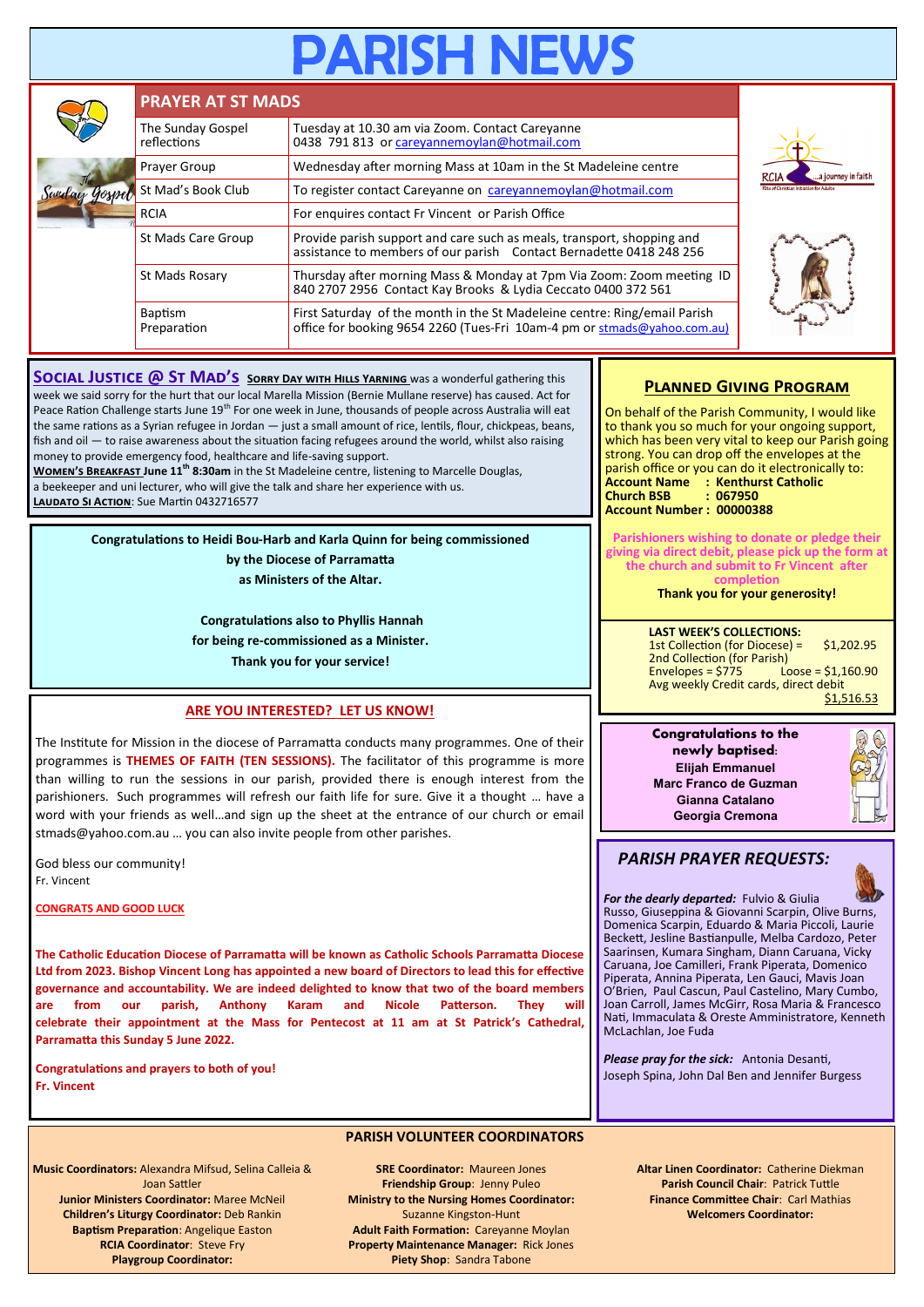# **PARISH TEAM Parish Priest**

Rev Vincent Savarimuthu

**Deacon** Michael Tan **Parish Secretaries**

Sandra De Nardi Susie Lee

**Sacramental Coordinator** Sandra De Nardi

**St Madeleine's Primary School** Phone: 9654 6751 Principal: Mrs Barbara Young

> **Marian College** Phone: 9654 6700 Principal: Dr Gavin Hays

**PARISH SERVICES Weekend Masses**: Saturday 5.30pm Sunday 8:00am, 10:00 am, 5.30pm

**Children's Liturgy** TBA **Weekday Masses**  9:15 - Tuesdays to Fridays 9:45—10:15 Fridays - Adoration **Prayer Group:** Wednesdays after the 9.15 am Mass

**Reconciliation:** Saturday 5.00pm **Baptisms:** Every Sunday at 11:20 (Must make a booking) **Weddings:** By appointment

#### **St Boniface Feast Day: 5 June**



Boniface, known as the apostle of the

*of-the-day*

Germans, was an English Benedictine monk who gave up being elected abbot to devote his life to the conversion of the Germanic tribes. Two characteristics stand out: his Christian orthodoxy and his fidelity to the pope of Rome. How absolutely necessary this orthodoxy and fidelity were is borne out by the conditions Boniface found on his first missionary journey in 719 at the request of Pope Gregory II. Paganism was a way of life. What Christianity he did find had either lapsed into paganism or was mixed with error. The clergy were mainly responsible for these latter conditions since they were in many instances uneducated, lax and questionably obedient to their bishops. In particular instances their very ordinations were questionable. These are the conditions that Boniface was to report in 722 on his first return visit to Rome. The Holy Father instructed him to reform the German Church. The pope sent letters of recommendation to religious and civil leaders. Boniface later admitted that his work would have been unsuccessful, from a human viewpoint, without a letter of safe-conduct from Charles Martel, the powerful Frankish ruler, grandfather of Charlemagne. Boniface was finally made a regional bishop and authorized to organize the whole German Church. He was eminently successful. In the Frankish kingdom, he met great problems because of lay interference in bishops' elections, the worldliness of the clergy and lack of papal control. In order to restore the Germanic Church to its fidelity to Rome and to convert the pagans, Boniface had been guided by two principles. The first was to restore the obedience of the clergy to their bishops in union with the pope of Rome. The second was the establishment of many houses of prayer which took the form of Benedictine monasteries. *https://www.franciscanmedia.org/saint-*



**Thank you to all for helping us celebrate our feast day last Sunday!** 









**Winter seems to have arrived very quickly! I have had a request from a charity for adult hand knitted beanies for a homeless group in the city. If anyone can help with this please contact** 

**Deb m.0409 158 970**



**I will provide wool if needed.**



#### **Positions Vacant**

Senior Administrative Support Coordinator—Diocese of Parramatta

Youth Minister/Coordinator (part-time) - St Bernadette's Parish, Castle Hill More details at parracatholic.org/employment

Disability Support Worker – Garden Crew – Catholic Care Western Sydney and the Blue Mountains. Community Outreach Worker – Aboriginal Identified – Catholic Care Western Sydney and the Blue Mountains. Family Preservation Caseworker – Catholic Care Western Sydney and the Blue Mountains.

More details at: [https://www.seek.com.au/jobs?](https://www.seek.com.au/jobs?advertiserid=39387017) [advertiserid=39387017](https://www.seek.com.au/jobs?advertiserid=39387017) or by emailing [careers@ccss.org.au](mailto:careers@ccss.org.au) Women's Breakfast

11 June 2022

St Madeleine's Function Centre

8.30 -10am



*Come to a talk about bees: their life, our joint history, their relationship with the church, how to keep them, and anything else you could wish to know.*



*Marcelle Douglas, a beekeeper and uni lecturer, will give the talk and share her experience with us.* 

*Laudato Si Action.*

*Contacts: Sue Martin 0432716577*

## **Children's Liturgy**

**St Madeleine's Centre at 10am to coincide with the 10am Family Mass**

#### **First Reconciliation**

**Please welcome all our families for the Commitment Masses this weekend. Preparation Sessions: Sundays, 19 and 26 June and Sunday, 17 July at 4pm concluding with 5.30pm Mass.** Contact: Sandra De Nardi stmads.sacraments@gmail.com

> **If I had my life to live over again,**

**I would seek to live in complete openness to the Holy Spirit.**

**~ St Madeleine Sophie Barat ~**